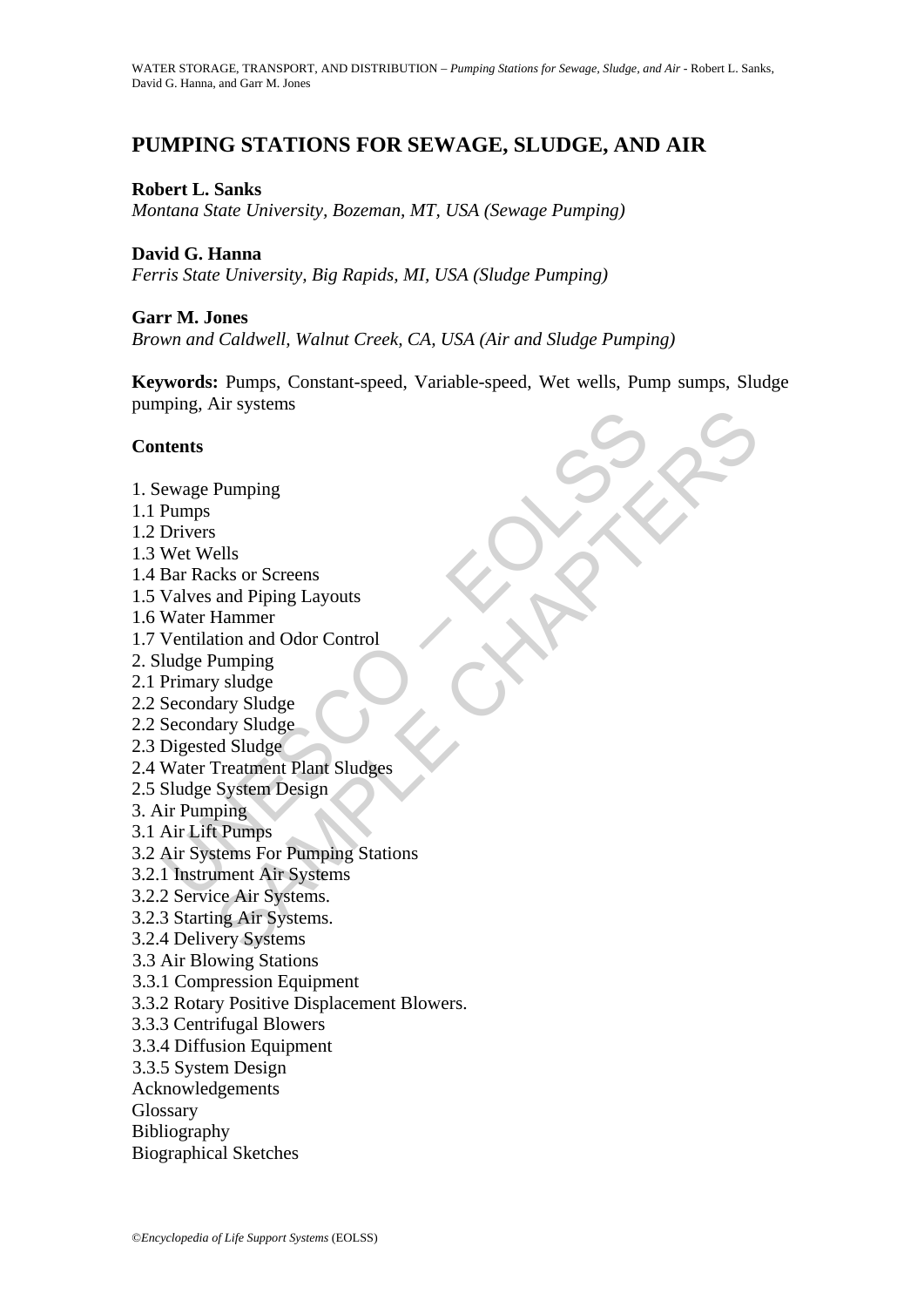### **Summary**

Because of the similarities between the pumping of water and sewage, readers should first read *Water Pumping Stations.* There are, however, significant differences between water and sewage pumping as well, and these become apparent in this article. Pumps, wet wells, piping systems, water hammer control, and ventilation are described.

Sludge pumping is a difficult pumping service due to the solids content and variability. Special pumps and piping are often needed. Piping must be well arranged for maintenance, for preventing blockages, and for cleaning.

Pumping is not a term commonly applied to air. Instead, air is compressed or blown. Air lift pumps and air systems for instruments and tools are discussed.

# **1. Sewage Pumping**

**EXECUTE:**<br> **EXECUTE:**<br> **EXECUTE:**<br> **EXECUTE:**<br> **EXECUTE:**<br> **EXECUTE:**<br> **EXECUTE:**<br> **EXECUTE:**<br> **EXECUTE:**<br> **EXECUTE:**<br> **EXECUTE:**<br> **EXECUTE:**<br> **EXECUTE:**<br> **EXECUTE:**<br> **EXECUTE:**<br> **EXECUTE:**<br> **EXECUTE:**<br> **EXECUTE:**<br> **EXECU** Pumping<br>
exce of grease and other floating material, settleable solids including<br>
terrials, and biodegradable organic substances in wastewater makes m<br>
emps, valves, devices, and systems that are adequate for water unsuita The presence of grease and other floating material, settleable solids including grit, stringy materials, and biodegradable organic substances in wastewater makes many types of pumps, valves, devices, and systems that are adequate for water unsuitable for sewage. Sewage pumps are customarily required to pass 75-mm spheres. Pumps and valves must not entrap stringy materials. Grease clogs small orifices and makes many water control devices unreliable. Biodegradable organic substances putrefy and produce hydrogen sulfide  $(H_2S)$ , a noxious gas deadly to humans and corrosive even in minute concentrations to electronic and electrical devices. Wet wells should be either (1) frequently or continuously cleaned to reduce the production of hydrogen sulfide or (2) completely sealed except for a small vent. Concrete exposed to hydrogen sulfide in air (even in small concentrations) requires protection by coatings or linings of inert material for permanence. Minute concentrations of hydrogen sulfide corrode electronic and electrical equipment.

# **1.1 Pumps**

To ensure a pumping station is always capable of pumping the maximum hourly flow rate anticipated, a standby pump (equal in capacity to the largest pump) is always installed. Three pumps are usually the optimum number although circumstances sometimes require more, and small stations are usually equipped with two pumps.

Sewage pumps are often externally similar to water pumps, but they must have large openings to pass solid objects with impellers, cutwaters, and diffuser vanes having rounded leading edges to pass stringy material. (Water pumps are designed for high efficiency with no need for large passages or rounded noses.) Although sewage pumps are called "nonclog", they occasionally do clog and are fitted with removable hand hole plates for removing trapped material. The most common pumps are (1) overhungimpeller, end-suction, (2) submersible, (3) vertical turbine, (4) self-priming, and (5) screw (sometimes called Archimedes screw).

End suction pumps are often placed in a "dry pit" alongside the wet well and connected to the wet well with a horizontal suction pipe. To conserve floor space and protect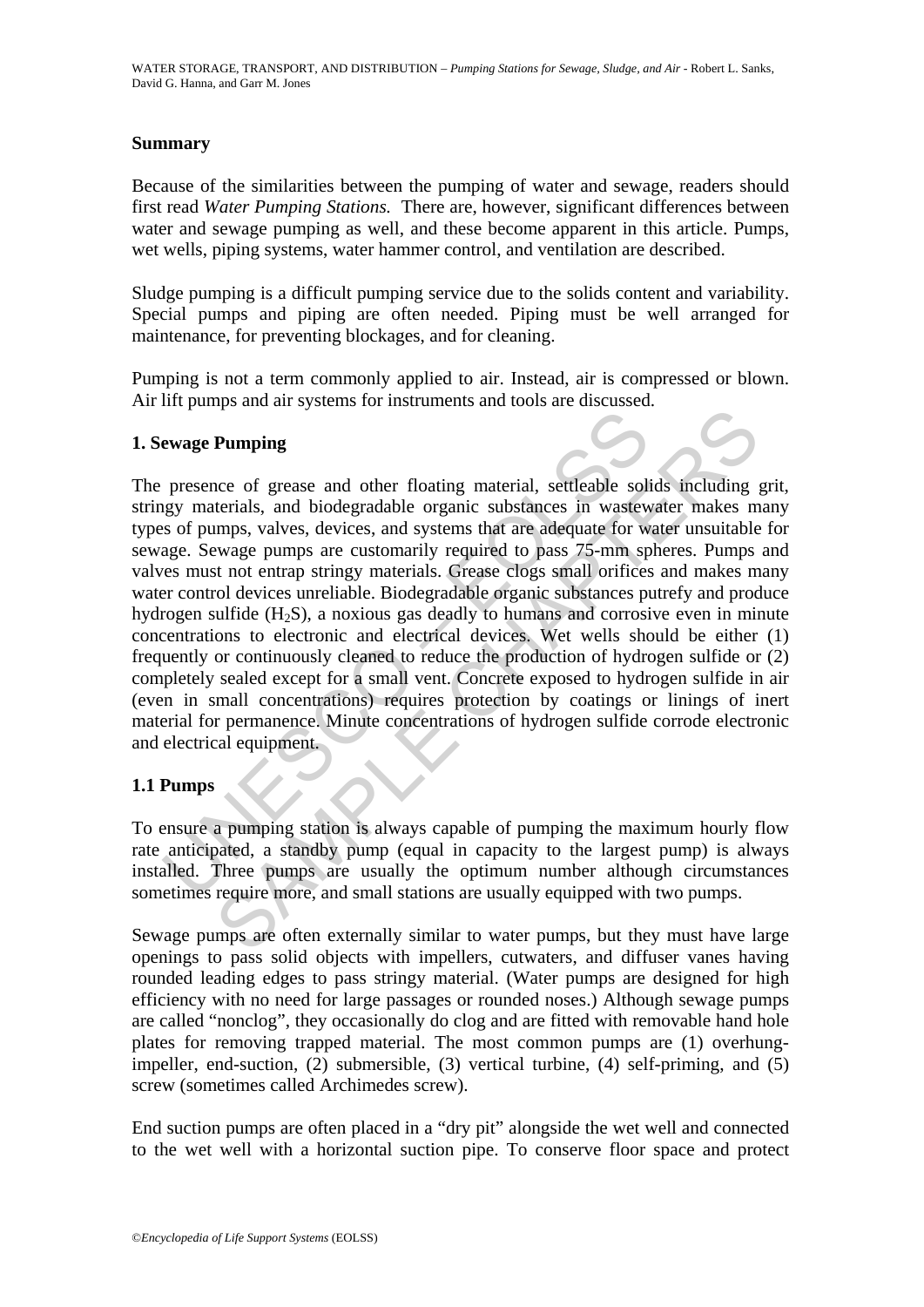motors from possible flooding, the pumps are sometimes mounted vertically with long drive shafts to motors on the ground floor. Occasionally, motors are placed in the dry pit, but usually neither motors nor pumps can be operated if the dry pit is flooded. After dewatering the dry pit, most motors must be cleaned and dried before use although motors constructed with Class F insulation but designed for a Class B temperature rise can be returned to service immediately after the dry pit is dewatered. Some immersible motors can be operated for a few hours under water. End suction pumps may be closecoupled with the impeller mounted on the motor shaft and the motor bolted directly to the pump casing. Or they can be frame-mounted with the impeller fastened to a pump shaft held by the frame bearings with a coupling to the motor shaft as in Figure 1 in Water Pumping Stations. The latter is more rugged and easier to maintain but more expensive and subject to greater forces in earthquakes. Horizontal pumps are usually skid-mounted by the manufacturer, an advantage in ensuring proper alignment of motor and pump shafts but a disadvantage in the larger floor space required.

pump shafts but a disadvantage in the larger floor space required.<br>
mersible pumps, introduced to sewage pumping in the 1950s, lular in all sizes. As shown in Figure 1, a submorsible pump is a consisted in a casing with wa shafts but a disadvantage in the larger floor space required.<br>
He pumps, introduced to sewage pumping in the 1950s, have become vall sizes. As shown in Figure 1, a submersible pump is a close-coupled, t with the motor encl Submersible pumps, introduced to sewage pumping in the 1950s, have become very popular in all sizes. As shown in Figure 1, a submersible pump is a close-coupled, end suction unit with the motor enclosed in a casing with watertight connections for electric cables and watertight mechanical seals on the motor shaft. The entire unit can be submerged in sewage. When installed in the wet well, a discharge coupling that allows the pump to be lifted out by a crane or hoist and reinserted on guide rails supports them. Some inundated submersible pumps have operated continuously without problems for five years or more. With air-cooling fins on the motor jackets or with a second enclosing casing filled with the pumped fluid, submersible pumps can be placed in dry wells thereby (1) eliminating the need for long motor shafts and for seal water supply and (2) making it possible to continue pumping if the dry pit is flooded. With water cooling, the motors can be started and stopped more frequently than the usual aircooled motor.



Figure 1: Submersible sewage pump. Liquid enters from the bottom and is discharged through the expander at left. *Courtesy of ITT Flygt Corp., Trumbull, CT, USA*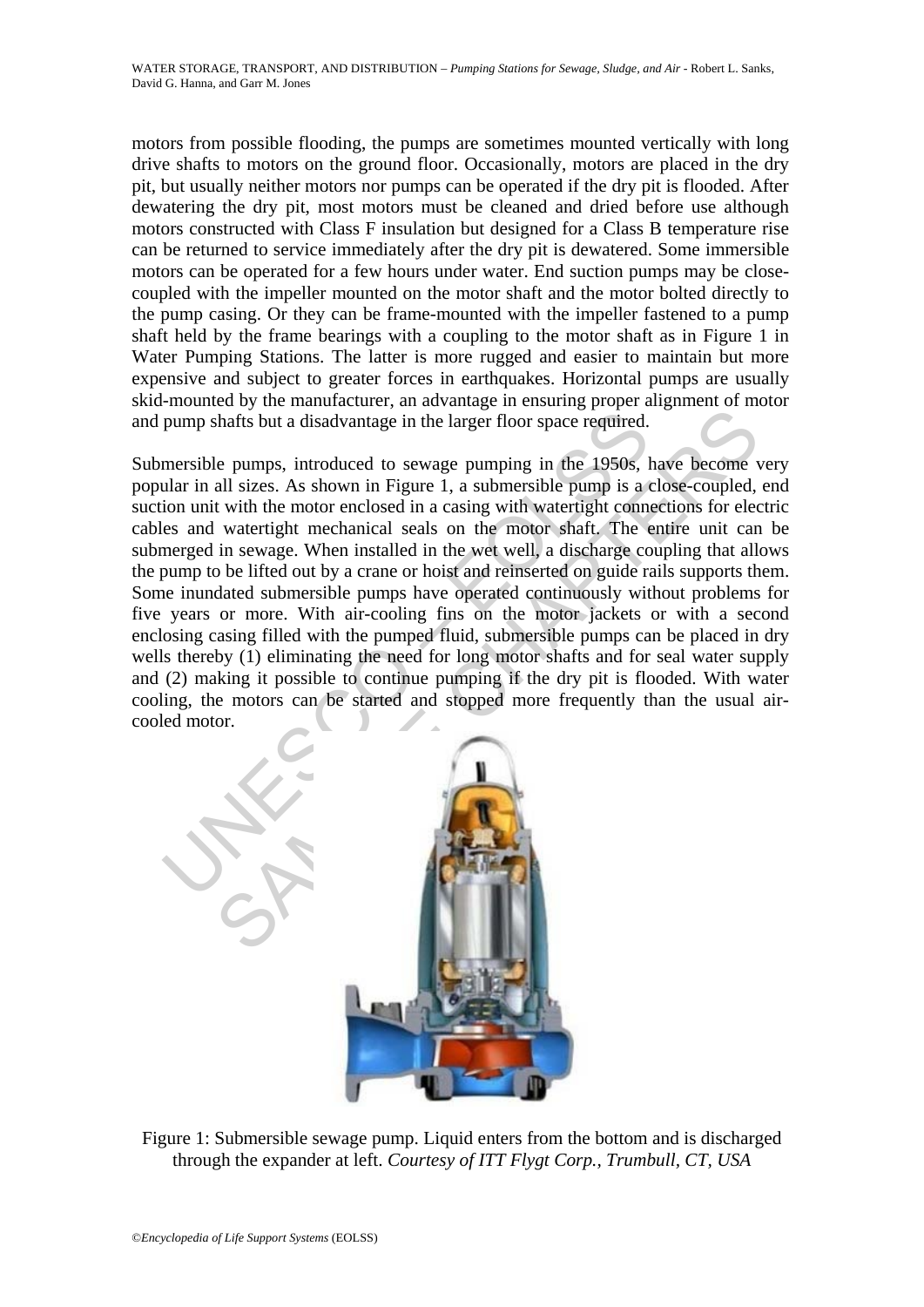Self-priming pumps are horizontal machines with a large chamber (colored orange in Figure 2) partly filled with the pumped fluid connected by an airtight suction pipe to the wet well. When the pump is started, the circulation of water from the chamber to the pump volute creates a partial vacuum that sucks water up the suction pipe. Pumping refills the chamber so the pump can reprime itself on the next start. These pumps are limited to shallow (about 7.6 m) wet wells and small flows (up to about 40 L  $s^{-1}$ ). The advantage is that the machinery is above grade for easy access. Disadvantages include (1) long priming times and (2) the limited suction heights made somewhat more limited by gas generated in sewage and the remote possibility that a machine idle for a long time might (because of gas generation) be unable to prime itself. Another system for priming consists of a motor-driven vacuum pump to prime the main pump. That system can be applied to large units.

Vertical column type wastewater pumps that can pump water laden with trash and other solids were introduced in the 1970s and are now becoming common. See Figure 3. They are rugged, efficient, non-clog units with the advantages that only the pump is submerged in sewage and standard motors can be used. Names given to them by different manufacturers include VTSH (for vertical turbine, solids-handling), MPVT (for multi-purpose vertical turbine), and QMN.



Figure 2: Self-priming pump. *Courtesy of The Gorman-Rupp Company, Mansfield, OH, USA* 

Screw pumps, sometimes called Archimedes screws, are water lifters (and not really pumps) because they drag water up an inclined trough, as shown in Figure 4, open to the atmosphere and do not pressurize the fluid. They have been used for irrigation for many centuries and are sometimes used in sewage treatment plants where the lift is less than 10 m. Their principle advantage is that they operate as variable flow machines even though they rotate at constant speed. The disadvantages include high cost, large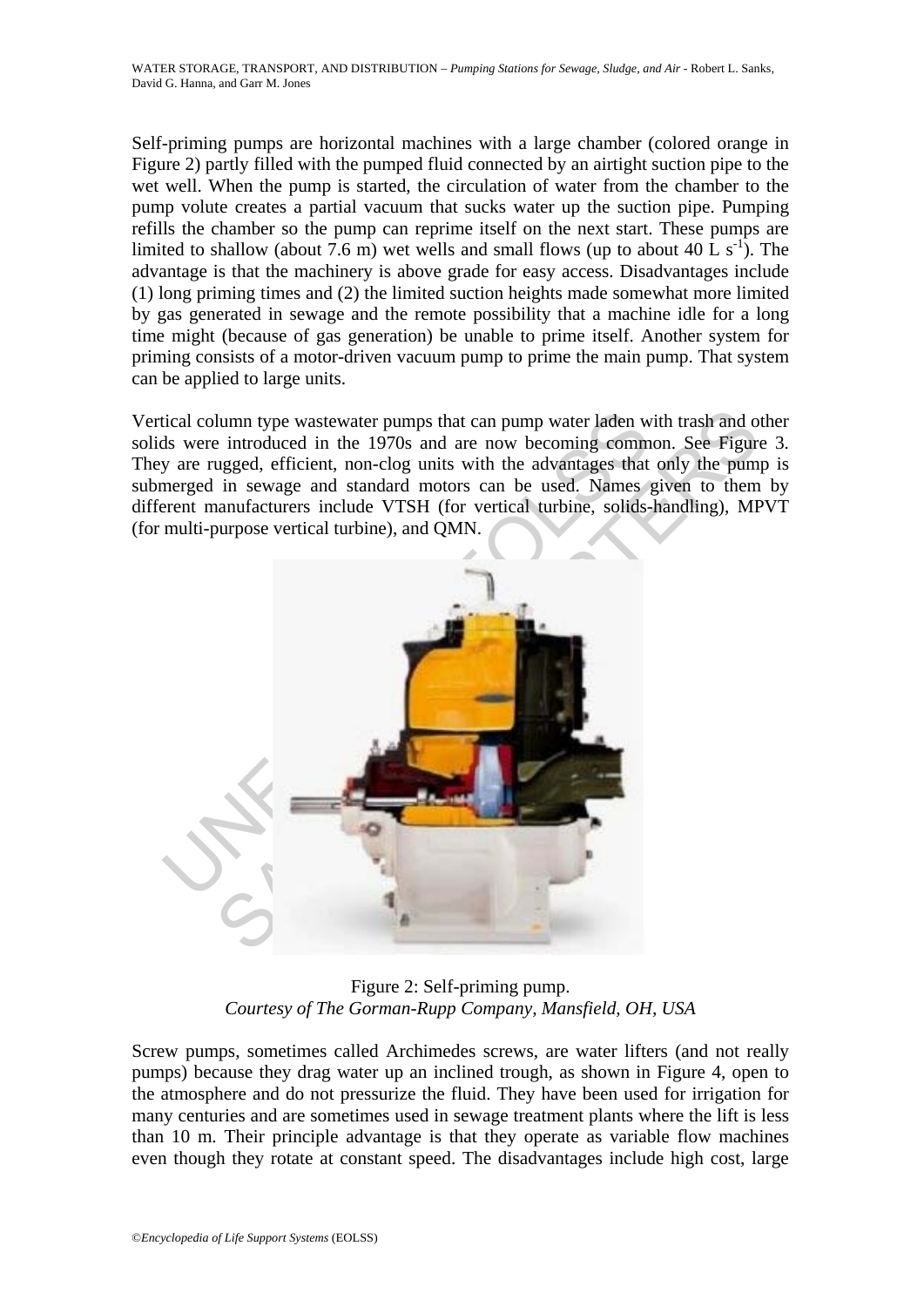space requirement, problems of freezing, sweeping of volatile, noxious gasses into the atmosphere, inaccessibility of the lower bearing, and poor efficiency for high lifts and low flows. At a higher cost, the last two disadvantages are overcome in a modified design in which the screw is enclosed in a rotating drum.

![](_page_4_Picture_2.jpeg)

Figure 3: Vertical column pump for solids handling (VTSH®). *Courtesy of Fairbanks Morse Pump—Pentair Pump Group, Kansas City, KS, USA* 

![](_page_4_Picture_4.jpeg)

Figure 4: Spiralift<sup>TM</sup> screw pump. *Courtesy of USFilter's Zimpro Products, Rothschild, WI, USA*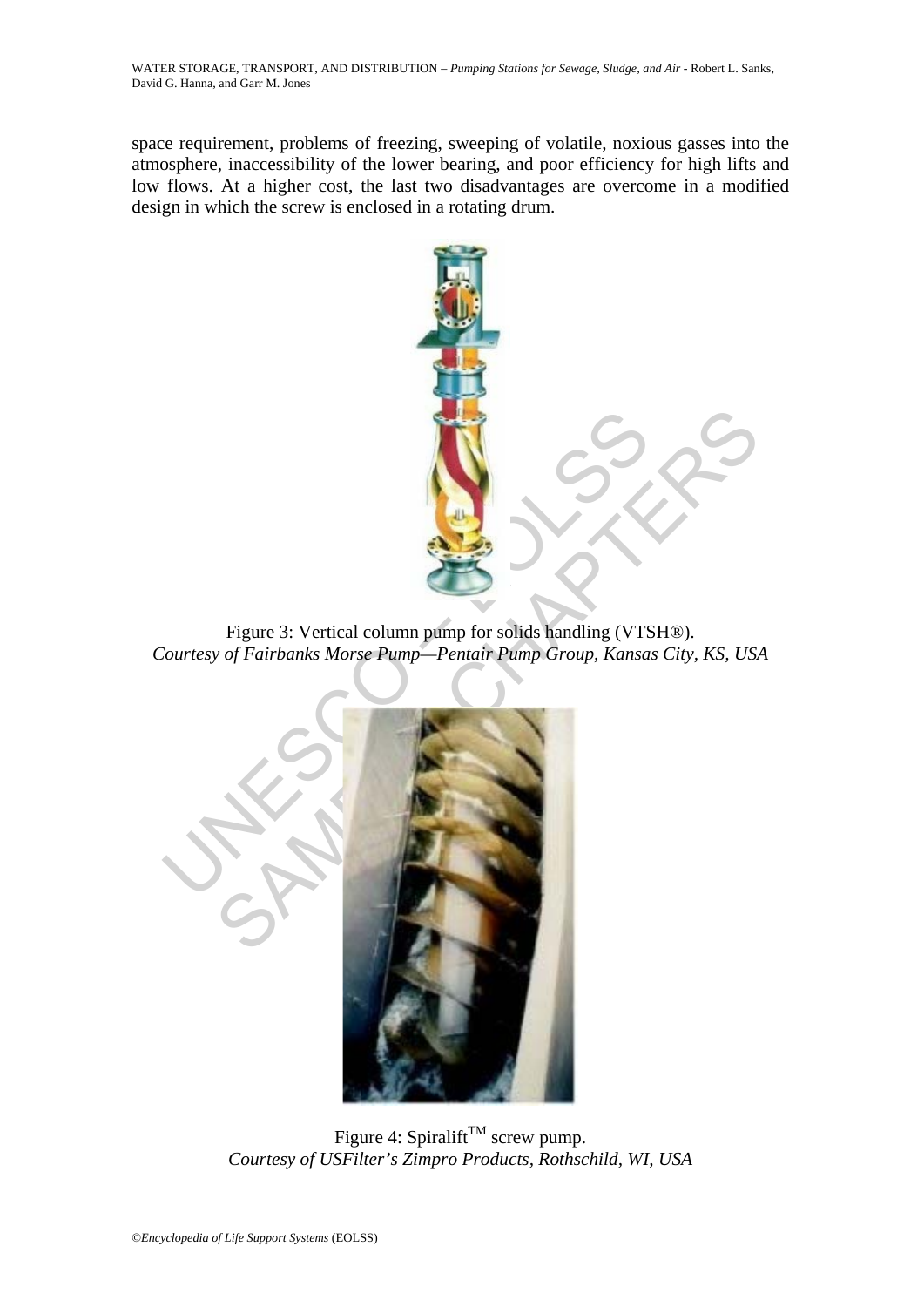# **1.2 Drivers**

Most pumps are driven by electric motors, but electric power is prone to interruption. Even a few minutes of down time may be disastrous, so it is common to have a standby engine-generator that starts automatically when electric power fails. An alternative is an engine directly coupled to the pump shaft through a clutch and a right angle gear. See also *Drivers* in *Water Pumping Stations.* 

Pumps can be driven at constant speed (C/S) or at variable speed (V/S). The advantages of C/S pumping are (1) lower first cost, (2) simplicity, and (3) reliability. The disadvantages include (1) the large size of the wet well needed to store water between pump starts, and (2) the degradation of downstream treatment due to sudden bursts of flow. The sudden drop in electric power line voltage for across-the-line starting for large motors may require somewhat expensive soft-starting equipment.

e motors may require somewhat expensive soft-starting equipmen<br>advantages of V/S pumping are (1) gradually varying the flove<br>t, (2) probably reduced energy cost (because friction in force mas<br>cloced at the low flow rates t It also stay to the most stay and the mother of the mother of the method (and somewhall by the moreover than the stay and the state of the state of the state of the state of the state of the state of the state of the state The advantages of V/S pumping are (1) gradually varying the flow at the treatment plant, (2) probably reduced energy cost (because friction in force mains is substantially reduced at the low flow rates that occur most of the time), (3) smaller wet wells (because little storage is required), (4) less transit time for the sewage (which stays fresher and is easier to treat), and (5) no surges in the electric utility power lines due to the oft-repeated starts of C/S motors. The disadvantages are (1) the high cost of V/S equipment, (2) potential for early obsolescence of V/S drive components, (3) increased maintenance, and (4) reduced reliability. Some of these drawbacks can be mitigated by a careful selection and application of equipment in a well-designed friendly environment.

Motors for C/S pumping in small to medium power are started across the line simply by closing a switch. The sudden surge of power heats the motor and limits the number of starts per hour that can be tolerated. The time between starts governs the size of the wet well. Soft starting reduces the high surge of power and starts the motor more slowly, but does not reduce motor heating.

The speed of electric drives in variable speed systems is now almost exclusively controlled by means of adjustable frequency converters (AFDs). There are a number of kinds but the net result of all of them is to change the cyclic frequency of power reaching the electric motor. Motors and AFDs must be matched (and sometimes filters added) to reduce the electrical spikes both to the motor and back into the utility's power line. The AFDs are expensive—often more so than pump and motor combined. Direct engine drives are ideal for V/S, because the engine can be easily throttled.

-

-

-

TO ACCESS ALL THE **24 PAGES** OF THIS CHAPTER, Visit[: http://www.eolss.net/Eolss-sampleAllChapter.aspx](https://www.eolss.net/ebooklib/sc_cart.aspx?File=E2-12-04-03)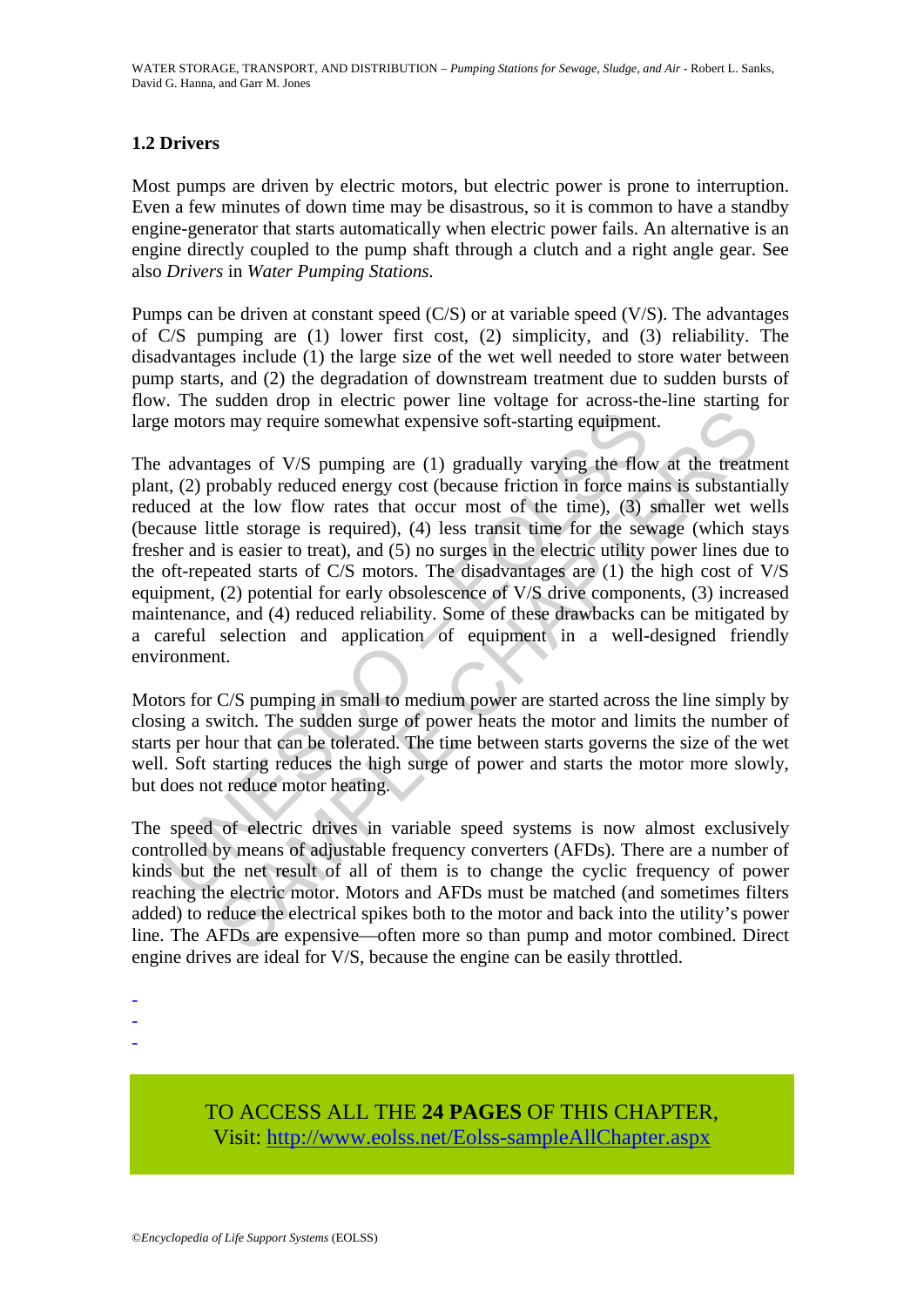#### **Bibliography**

Environmental Protection Agency. (1979). *EPA Process Design Manual for Sludge Treatment and Disposal*, *EPA 625/1-79-011*, 1132 pp. Cincinnati, OH, USA: U.S. Environmental Protection Agency, Municipal Environmental Research Laboratory, Office of Research and Development. [This book is a comprehensive reference on basic fluid mechanics of sludge and practical design concerns].

Henshaw T.L. (1987). *Reciprocating Pumps*, 329 pp. New York: Van Nostrand Reinhold. [This book is a good technical reference on positive displacement pumps].

Hydraulic Institute (1998). *American National Standards Institute Pump NPSH Margin*. *ANSI/HI 9.6.1- 1998*, 19 pp. Parsippany, NJ, USA: Hydraulic Institute. [This standard establishes rules for the ratio of NPSHA versus NPSHR and explains factors that affect pumps and cavitation]

Hydraulic Institute (1997). *American National Standards Institute Allowable Operating Regions*. *ANSI/HI 9.6.3-1997*, 16 pp. Parsippany, NJ, USA: Hydraulic Institute. [This standard defines allowable maximum and minimum flow rates for pumps]

Hydraulic Institute (1998). *American National Standard for Pump Intake Design, ANSI/HI 9.8-1998*. 75 pp. Parsippany, NJ, USA: Hydraulic Institute. [This standard contains requirements for designing pump intakes including wet wells and suction piping]

Karassik I.J., Krutzsch W.C., Fraser W.H., and Messina J.P. (1986). *Pump Handbook*, *2cd Ed.* 1319 pp. New York: McGraw-Hill Book Co. [This book is a comprehensive reference on all aspects of pumps]

raulic Institute (1998). *American National Standard for Pump Intake Design,* Parsippany, NJ, USA: Hydraulic Institute. [This standard contains requirement es including wet wells and suction piping]<br>
Sisik I.J., Krutzsch W stitute (1998). *American Mational Standard for Pump Intake Design, ANSI/H1 9.8-1998*<br>
y, NJ, USA: Hydraulic Institute. [This standard dornains requirements for designing<br>
ilng wet wells and suction pipig]<br>
ilng wet wells National Fire Protection Association (1999). *NFPA 820: Standard for Fire Protection in Wastewater Treatment and Collection Facilities*, 65 pp. Quincy, MA, USA: National Fire Protection Association. [This standard provides minimum requirements for protection from fire and explosion hazards in wastewater treatment plants and associated collection systems, including classification of specific areas and processes]

Sanks R. L., Tchobanoglous G., Bosserman B.E., and Jones G.M. (1998). *Pumping Station Design, 2cd Ed.,* 1012 pp. Woburn, MA, USA:Butterworth-Heinemann. [This work addresses all aspects of designing pumping stations for water, sewage, and sludge including pump and valve selection, piping layouts, wet well design, controls, etc. with many worked examples]

Water Environment Federation (1995). *Design of Wastewater and Stormwater Pumping Stations, Manual of Practice FD-4*. 282 pp. Alexandria, VA: Water Environment Federation. [This book touches most aspects of design and is good on some subjects but terse on others]

Water Environment Federation and American Society of Civil Engineers (1995). *Odor Control in Wastewater Treatment Plants—MOP–22*. 304 pp. Alexandria, VA: Water Environment Federation. [This book contains a wide variety of subjects concerning odor control. Details of odor minimization and control processes are included]

#### **Biographical Sketches**

**Robert L. Sanks, Ph.D., P.E,** is Professor Emeritus, Montana State University at Bozeman and a consulting engineer. He has B.S. and Ph.D. degrees from the University of California at Berkeley and the M.S. degree from Iowa State University. He established the graduate environmental engineering program at Montana State University, directed it, and taught the subject for many years. He conceived and directed the Conference on Pumping Station Design for the Practicing Engineer and was Editor-in-Chief for the first (Award of Excellence, Association of American Publishers) and second editions of Pumping Station Design published by Butterworth-Heinemann. He has studied hydraulic models of pump intake basins for many years and has consulted on the design of several medium to large pumping stations. He has written five books and many papers and monographs. He is a Life member in American Society of Civil Engineers and a member of American Water Works Association and Water Environment Federation.

**David Hanna, P.E.,** is a Professor of Construction Management at Ferris State University in Michigan, USA where he teaches construction and hydraulic engineering. He has designed and evaluated numerous water, wastewater, and sludge pumping systems while employed as a hydraulic engineer for 19 years prior to joining the faculty at Ferris State University. He has experience in training professional engineers,